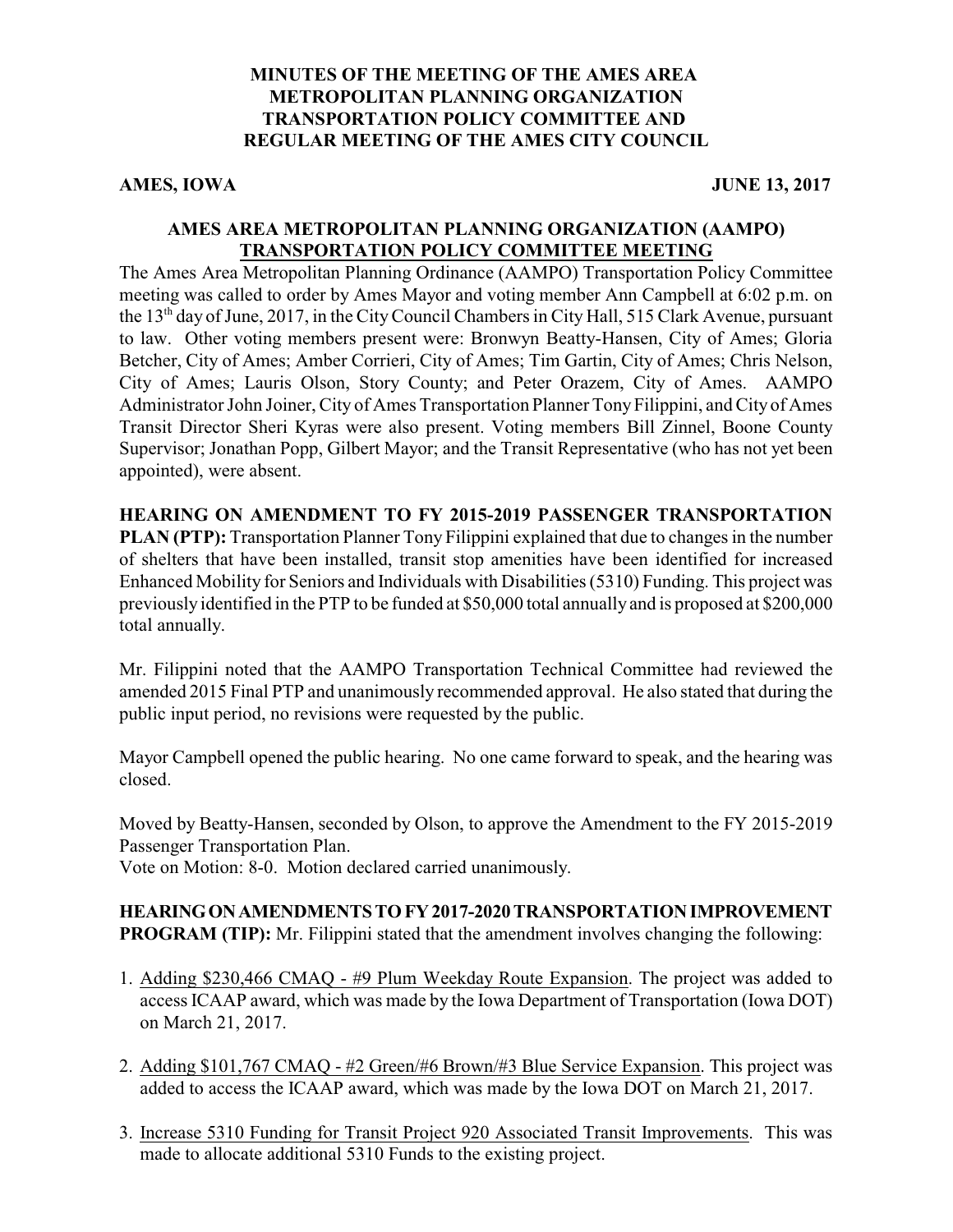4. Increase PTIG Funding for Transit Project 4119: In-Ground Hoist Replacement. This increased the funding from \$250,000 to \$506,261 due to an increase in the cost for the In-Ground Hoist project.

According to Mr. Filippini, the Transportation Technical Committee reviewed the amendment on May 18, 2017. The public input period ran from May 23, 2017, to June 13, 2017, and no comments requesting modifications were received.

Mayor Campbell opened the public hearing. There was no one wishing to speak, and the hearing was closed.

Moved by Beatty-Hansen, seconded by Olson, to approve the Amendments to the FY 2017-2020 Transportation Improvement Program.

Vote on Motion: 8-0. Motion declared carried unanimously.

**ADJOURNMENT:** Moved byOrazem to adjourn the AAMPO Transportation PolicyCommittee Meeting at 6:08 p.m.

## **REGULAR MEETING OF THE AMES CITY COUNCIL**

The Regular Meeting of the Ames City Council was called to order by Mayor Campbell at 6:10 p.m. on June 13, 2017, in the City Council Chambers in City Hall, 515 Clark Avenue, pursuant to law. Present were Council Members Bronwyn Beatty-Hansen, Gloria Betcher, Amber Corrieri, Tim Gartin, Chris Nelson, and Peter Orazem. *Ex officio* Member Rob Bingham was also present.

Mayor Campbell announced that the City Council would be working from an Amended Agenda. Added under the Consent Agenda was a Resolution approving Heartland Senior Services o sublease office space to BethanyLife in connection with the City's Lease Agreement for 205 South Walnut Avenue. Stricken from the Consent Agenda was Item No. 25 pertaining to a contract renewal for Boiler Tube Spray Coating and Related Services and Supplies for the Power Plant. Item No. 23, a contract for Upfitting Two Tandem Chassis Dump Trucks, had been pulled by staff and will appear on a future agenda. In addition, Item No. 41 was corrected to reflect the correct date of June 12, 2007, pertaining to the U. S. Mayors Climate Protection Agreement. Lastly, added to the Agenda was a Closed Session to discuss matters presently in or threatened to be in litigation.

**CONSENT AGENDA:**Council Member Betcher asked to pull, for separate discussion, Item No. 5: Renewal of Beer Permits, Wine Permits, and Liquor Licenses, for a number of establishments; No. 6: Outdoor Service Privilege for Bar la Tosca at 400 Main Street; No. 14: Requests for Midnight Madness on July 8-9, 2017; and Item 21: the Agreement with Bluworld of Orlando, Florida, to a Water Feature at the New Water Treatment Plant. Council Member Beatty-Hansen requested that Item No. 8: New Special Class C Liquor License, Class B Wine Permit, and Outdoor Service Privilege for Wheatsfield Cooperative, 413 Northwestern Avenue be pulled for separate discussion.

Moved by Gartin, seconded by Corrieri, to approve the following items on the Consent Agenda:

- 1. Motion approving payment of claims
- 2. Motion approving Minutes of Regular Meeting of May 23, 2017
- 3. Motion approving certification of civil service applicants
- 4. Motion approving Report of Contract Change Orders for May 16-31, 2017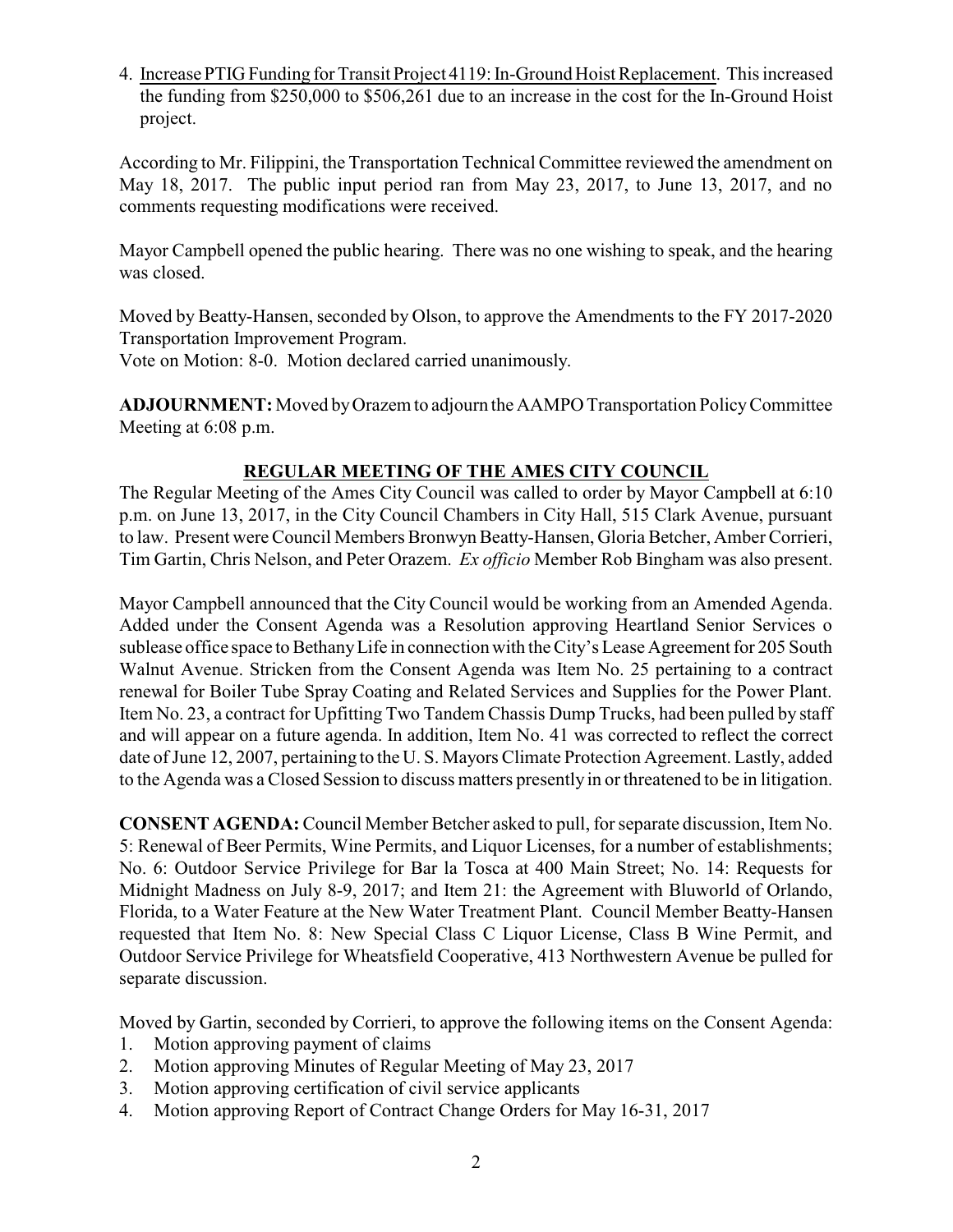- 5. Motion approving new Class C Liquor License & Outdoor Service for Old Chicago Pizza & Taproom, 1610 S. Kellogg Avenue
- 6. RESOLUTION NO. 17-356 adopting 2017/18 New and Revised Fees
- 7. RESOLUTION NO. 17-357 approving Pay Plan for 2017/18
- 8. RESOLUTION NO. 17-358 approving proposal from National Insurance Services for continuing the current Group Life and Long-Term Disability policies for a three-year period (July 1, 2017 - June 30, 2020)
- 9. RESOLUTION NO. 17-359 approving appointment of Council Member Tim Gartin to Ames Economic Development Commission Board of Directors
- 10. RESOLUTION NO. 17-360 approving City's Appointments to Campus and Community Commission
- 11. RESOLUTION NO. 17-375 approving Heartland Senior Services to sublease office space to Bethany Life in connection with City's Lease Agreement for 205 South Walnut Avenue
- 12. Engineering Services for Traffic Signal Design at Various Locations:
	- a. RESOLUTION NO. 17-364 waiving Purchasing Policies that require competitive written proposals
	- b. RESOLUTION NO. 17- 365 approving selection of WHKS & Co. to perform design for the 2016/17 Traffic Signal Program (6<sup>th</sup> Street & Hazel/Brookridge), 2017/18 Traffic Signal Program (E. 13<sup>th</sup> Street & Dayton Avenue), and 2017/18 Traffic Signal Program (E. 13<sup>th</sup> Street & I-35 Northbound Off-Ramp)
	- c. Motion authorizing the Public Works Director to negotiate and approve the final contract with WHKS & Co.
- 13. RESOLUTION NO. 17-366 awarding Professional Services Contract to Burns & McDonnell of Chesterfield, Missouri, for Fire Risk Mitigation for Power Plant in an amount not to exceed \$50,000
- 14. RESOLUTION NO. 17-367 rescinding CDBG Public Facilities Improvement Grant award to Youth & Shelter Services
- 15. RESOLUTION NO. 17-368 approving Addendum No. 3 to Professional Services Agreement for Construction Services for 2015/16 Airport Improvements (Terminal Building)
- 16. RESOLUTION NO. 17-369 waiving purchasing policy requirement for formal bidding procedures and awarding three-year contract to Emerson Process Management Power & Water Solutions, Inc., of Tinley Park, Illinois, for SureService Contract for Power Plant Control System in the amount of \$158,012
- 17. RESOLUTION NO. 17-370 waiving purchasing policy requirement for formal bidding procedures and awarding sole source contract to Open Systems International, Inc., of Medina, Minnesota, for Monarch Diamond Support for SCADA in the amount of \$100,998
- 18. RESOLUTION NO. 17-372 awarding contract for Specialized Wet Dry Vacuum, Hydro Blast, and Related Cleaning Services for Power Plant to Harbors Environmental Services, Inc., of Des Moines, Iowa, in an amount not to exceed \$85,000
- 19. RESOLUTION NO. 17-373 awarding contract for Upfitting of Two Tandem Chassis Dump Trucks for Public Works Department, Street Maintenance Division, to Aspen Equipment of Ankeny, Iowa, in the amount of \$214,782 for base bid, Option #1 for 10' Underbody Snow Plow, and Option #2 for 14' Material Spreader
- 20. RESOLUTION NO. 17-374 approving contract renewal for purchase of Electric Meters from Fletcher-Reinhardt Co., of Cedar Rapids, Iowa, in accordance with unit prices bid
- 21. RESOLUTION NO. 17-376 approving contract and bond for 2015/16 West Lincoln Way Intersection Improvements (Franklin Avenue)
- 22. RESOLUTION NO. 17-377 approving contract and bond for Water Treatment Plant Five-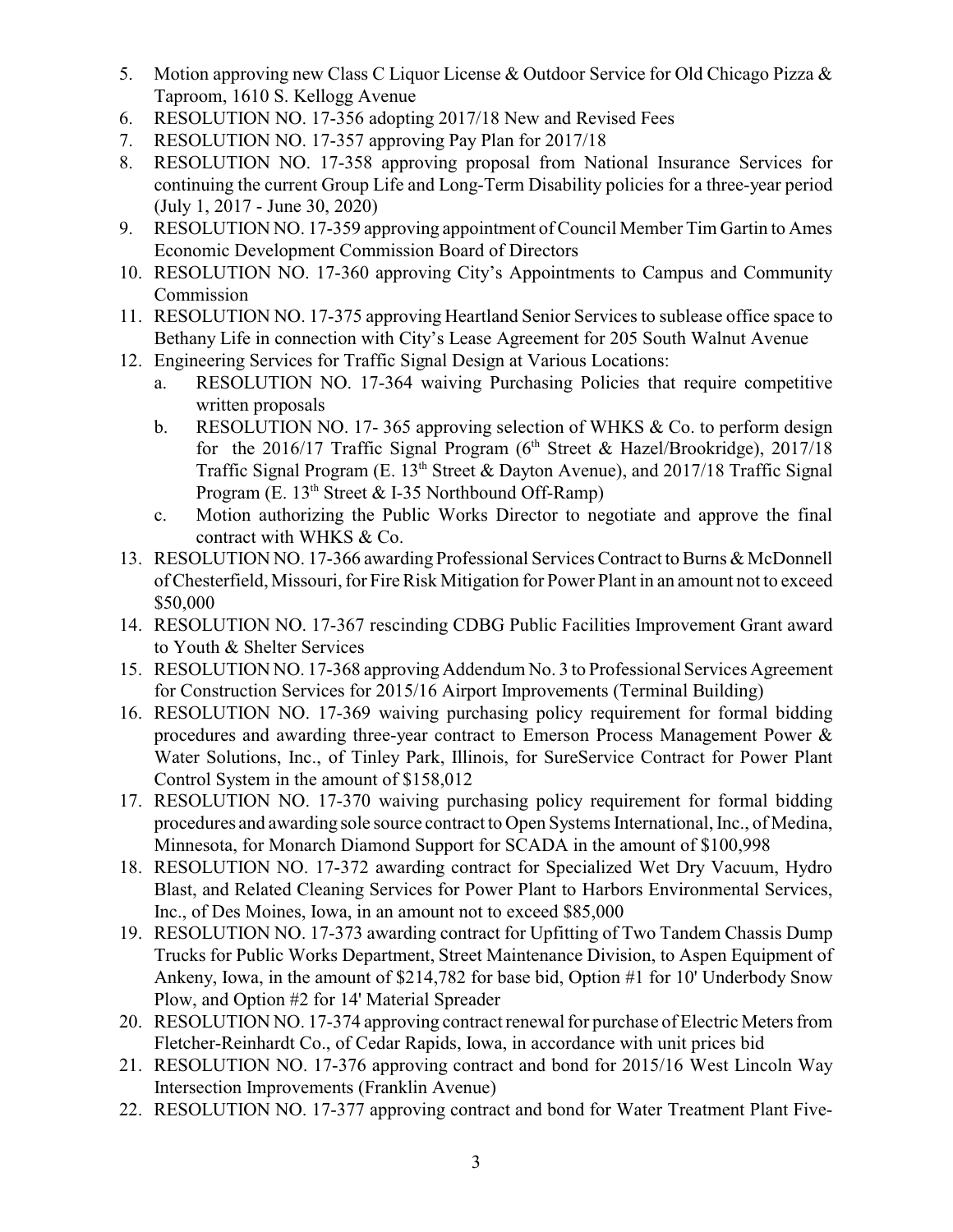Year Well Rehabilitation Project

- 23. RESOLUTION NO. 17-378 approving contract and bond for Water Pollution Control Facility Structural Rehabilitation Project
- 24. RESOLUTION NO. 17-379 approving contract and bond for Scaffolding and Related Services and Supplies for Power Plant
- 25. RESOLUTION NO. 17-380 approving contract and bond for 2017/18 Pavement Restoration Program - Contract 1: Concrete Joint Repair Program
- 26. RESOLUTION NO. 17-381 approving Change Order No. 1 for Underground Trenching Secondary Contract for Electric Services with Communication Technologies
- 27. RESOLUTION NO. 17-382 approving Change Order No. 2 for Electrician Services for Power Plant with The Baker Group
- 28. RESOLUTION NO. 17-383 approving partial completion of public improvements and reducing security for Crane Farm Subdivision
- 29. RESOLUTION NO. 17-384 accepting completion of Power Plant Fuel Conversion Mechanical Installation General Work
- 30. RESOLUTION NO. 17-385 accepting completion of 2015/16 Bridge Rehabilitation Program (6<sup>th</sup> Street Bridge over Squaw Creek)
- 31. RESOLUTION NO. 17-386 accepting completion of 2016/17 Cemetery Water Service Line Replacement
- 32. RESOLUTION NO. 17-387 accepting completion of Furman Aquatics Center Water Slide Restoration Project
- 33. RESOLUTION NO. 17-388 approving Plat of Survey for 1428 and 1506 Boston Avenue

Roll Call Vote: 6-0. Resolutions/Motions declared adopted/approved unanimously, signed by the Mayor, and hereby made a portion of these Minutes.

**RENEWAL OF BEER PERMITS, WINE PERMITS, AND LIQUOR LICENSES:** Council Member Betcher said that she had pulled this item in order to point out that two of the locations had recently been cited with violations. She noted that, on April 21, 2017, the Council had received an email from the Police Department identifying places that had been cited under a compliance check. Two of those establishments were the Kum & Go on Mortensen and Bar la Tosca. However, those violations are not noted in the renewal memo. Chief Chuck Cychosz advised that the Police Department had made a coding error when entering information from the compliance check. Therefore, those violations were not caught when the review for the renewal was made. Both of the establishments had had a violation under the most-recent compliance check on April 20, 2017. He noted that one violation is generally not a reason to deny a renewal. It is most important that the cited establishments take the violation seriously and ensure that it doesn't happen again. Both establishments have seemed to learn from their mistakes and have taken corrective action.

Moved by Betcher, seconded by Beatty-Hansen, to approve renewal of the following Beer Permits, Wine Permits, and Liquor Licenses:

- a. Class A Liquor & Outdoor Service Green Hills Residents' Association, 2200 Hamilton Drive, #100
- b. Class E Liquor, C Beer, & B Wine AJ's Liquor, 4518 Mortensen Road, #109
- c. Class E Liquor, C Beer, & B Wine Kum & Go #200, 4510 Mortensen Road
- d. Class E Liquor, C Beer, & B Wine Kum & Go #214, 111 Duff Avenue
- e. Class E Liquor, C Beer, & B Wine Kum & Go #215, 4506 Lincoln Way
- f. Class E Liquor, C Beer, & B Wine Kum & Go #216, 203 Welch Avenue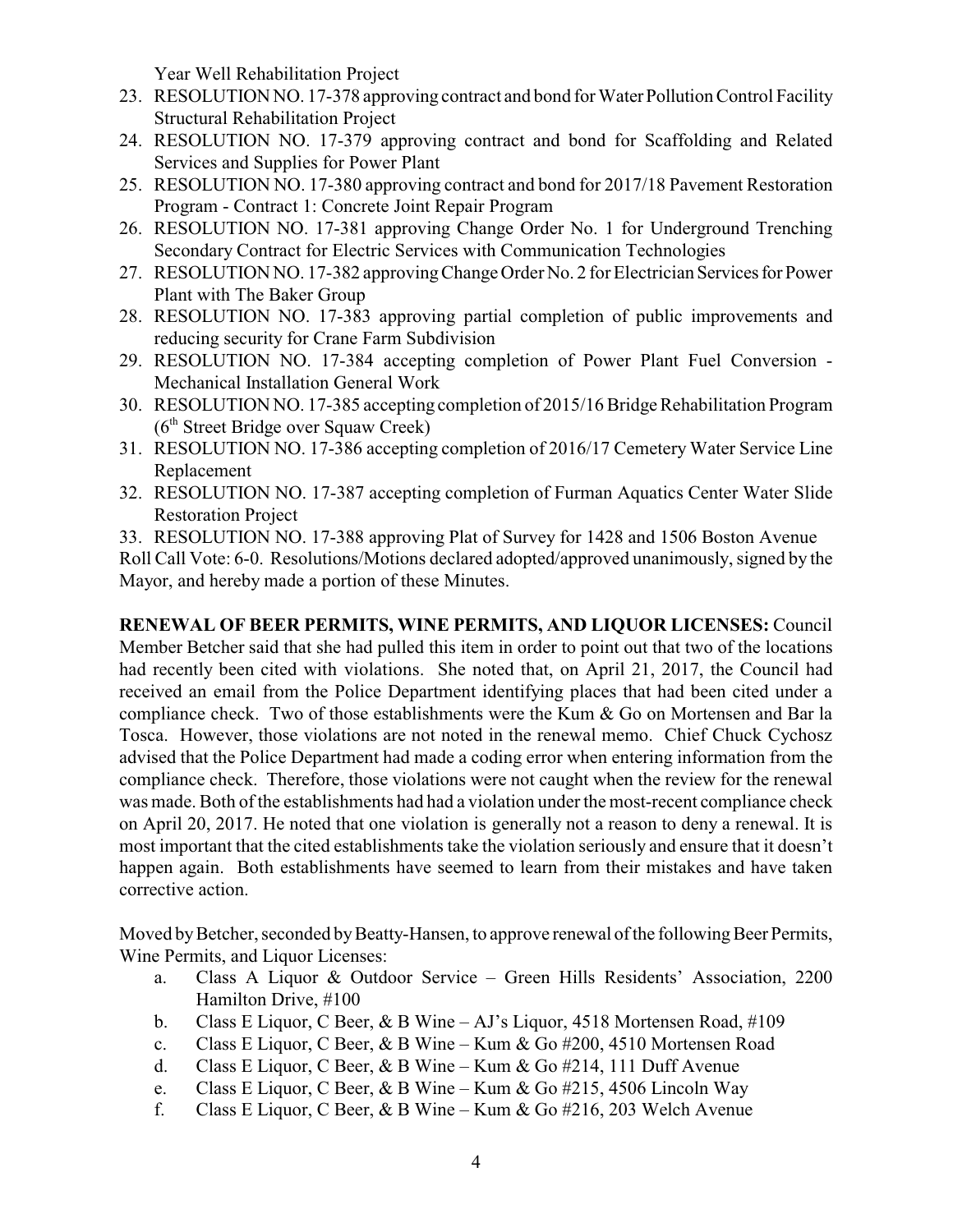- g. Class E Liquor, C Beer, & B Native Wine Casey's General Store #2560, 3020 S. Duff Avenue
- h. Special Class C Liquor Hickory Park Restaurant Co., 1404 S. Duff Avenue
- i. Class E Liquor MMDG Spirits, 126A Welch Avenue
- j. Class C Liquor & Catering Privilege Texas Roadhouse, 519 S. Duff Avenue Vote on Motion: 6-0. Motion declared adopted unanimously.

**OUTDOOR SERVICE PRIVILEGE FOR BAR LA TOSCA, 400 MAIN STREET:** Ms. Betcher said that she had pulled this item for basically the same reason as the last item. She noted that Bar la Tosca had also been cited under the most-recent compliance check on April 20, 2017. She asked if this was for a Sidewalk Café, and if so, does the violation jeopardize its eligibility to be approved for the Outdoor Service Privilege. Assistant City Manager Brian Phillips explained that the Privilege that Bar la Tosca is requesting is in conjunction with its Sidewalk Café. He was not aware that they had had a violation, but noted that this establishment is considered a restaurant, and as such, it doesn't require the increased level of scrutiny for a Sidewalk Café that is required if were categorized as a bar only.

Moved by Betcher, seconded by Corrieri, to approve the Outdoor Service Privilege for Bar la Tosca, 400 Main Street.

Vote on Motion: 6-0. Motion declared adopted unanimously.

**SPECIAL CLASS C LIQUOR LICENSE, CLASS B WINE PERMIT, & OUTDOOR SERVICE PRIVILEGEFORWHEATSFIELDCOOPERATIVE, 413 NORTHWESTERN AVENUE:** Council Member Beatty-Hansen advised that she had pulled this item because she has a conflict of interest and would need to abstain from the vote.

Moved by Corrieri, seconded by Gartin, to approve a new Special Class C Liquor License, Class B Wine Permit, & Outdoor Service Privilege for Wheatsfield Cooperative, 413 Northwestern Avenue.

Vote on Motion: 5-0-1. Voting aye: Betcher, Corrieri, Gartin, Nelson, Orazem. Voting nay: None. Abstaining due to Conflict of Interest: Beatty-Hansen. Motion declared adopted.

**REQUESTS FOR MIDNIGHT MADNESS ON JULY 8-9, 2017:** Council Member Betcher explained that she had pulled this item because even though it had been going on for years and years, it had been advertised ahead of the City Council's approval. In keeping with the Council's requests to other organizations hosting special events, she encouraged the organizers of Midnight Madness to not start advertising until after they had received approval of the event by the City Council.

Council Member Gartin noted that it was almost impossible to request approval from the City Council prior to advertising this event since it is held annually and is advertised almost on the day after the event has occurred. He felt it would be almost impossible to hold this event to the same standard; it will require them to get approval almost a year in advance. Ms. Betcher clarified that she has no problem with the event itself, but believes the same standard should be followed. Event organizer Roman Lynch advised that he starts sending the flyers around and posts the event on Facebook annually in June. He said he has no problem asking the Council for approval earlier. It was noted by Council Member Gartin that people were very pleased that they had kept the same course as last year. Mr. Lynch explained that, during the City's review last year, a new route had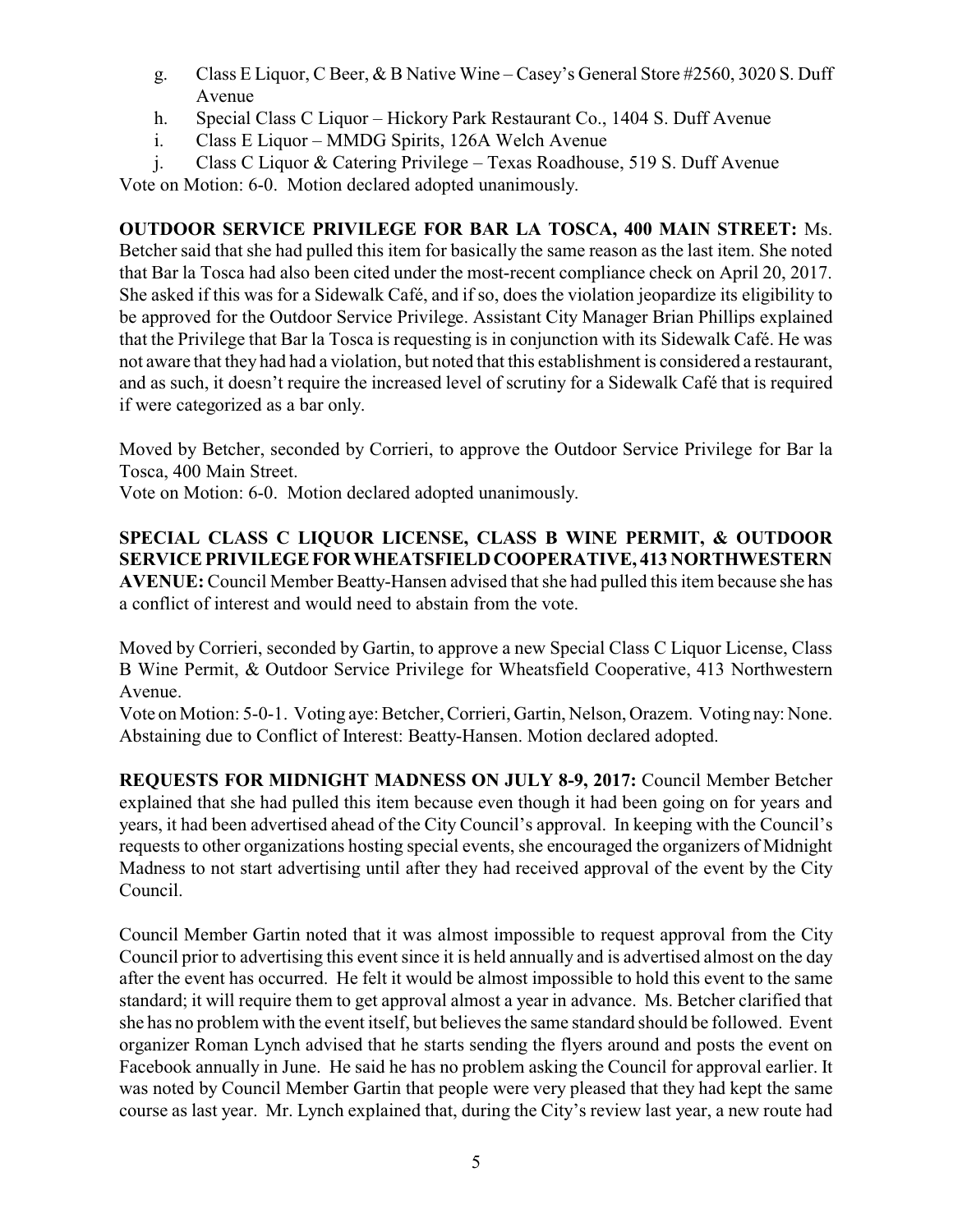been suggested basically due to several streets being torn up. That route had actually worked out better, and so they kept it the same for this year. This allowed the organizers to actually control the course better. It was noted that two notifications to residents along the route have been made. Mr. Gartin stated that the new route had received a tremendously positive response from the community.

Moved by Corrieri, seconded by Gartin, to approve the following:

- a. Motion approving blanket TemporaryObstruction Permit and blanket VendingLicense for closed area
- b. Motion approving 5-day (July 8-12) Class B Beer Permit & Outdoor Service Area in City Hall Parking Lot N
- c. Motion approving tapping of up to seven kegs at once during post-race party with maximum of 20 kegs total during the evening
- d. RESOLUTION NO. 17-361 approving closure of portions of 5<sup>th</sup> Street, Douglas Avenue, 10<sup>th</sup> Street, Clark Avenue, Main Street, Northwestern Avenue, 9<sup>th</sup> Street, Ridgewood Avenue, and 6<sup>th</sup> Street; Burnett Avenue and Kellogg Avenue, from 5<sup>th</sup> Street to  $10^{\text{th}}$  Street;  $6^{\text{th}}$  Street,  $7^{\text{th}}$  Street,  $8^{\text{th}}$  Street, and  $9^{\text{th}}$  Street, from Clark Avenue to Douglas Avenue; Park Way and City Hall Parking Lot N
- e. RESOLUTION NO. 17-362 approving suspension of parking regulations and enforcement from 6:00 p.m. to 11:00 p.m. on Saturday, July 8
- f. RESOLUTION NO. 17-363 approving waiver of fees for blanket Vending License and usage of electricity

Roll Call Vote: 6-0. Motions/Resolutions declared approved/adopted unanimously, signed by the Mayor, and hereby made a portion of these Minutes.

**AGREEMENT WITH BLUWORLD OF WATER, LLC, FOR WATER FEATURE AT NEW WATER TREATMENT PLANT:** Council Member Betcher advised that she had requested to discuss this item separately because she was concerned about the "high-ticket" item. Noting that this feature will cost \$80,000+, she asked to learn more about the feature and its total cost. It was noted that this had to move forward at this time so that it could be in prior to the Plant's open house. Christina Murphy, Assistant Director of Water and Pollution Control, stated that the elevator shaft was poured as an architectural feature; however, it is a "rough finish" and credit will be received from the contractor. The full amount of that credit is not yet known. Ms. Betcher commented that she had a problem with spending approximately \$80,000 for a waterfall feature. Council Member Orazem offered his opinion that the feature is appropriate to have at the Water Plant. He said that on public improvement projects, there is a standard that 1% to 2% of the construction costs would be spent on art. It seems appropriate for the Water Plant to have a water feature. He added that \$80,000 is nowhere near 1% of the cost of the facility. Council Member Nelson commented that the funding comes from the Water Fund; if it is not spent here, it cannot be spent on other items outside of the Water Department.

Moved by Orazem, seconded by Nelson, to adopt RESOLUTION NO. 17-371 authorizing the single source procurement and approving Agreement with Bluworld of Water, LLC, of Orlando, FL, to construct and ship Water Feature at New Water Treatment Plant. Roll Call Vote: 6-0. Resolution declared adopted unanimously, signed by the Mayor, and hereby made a portion of these Minutes.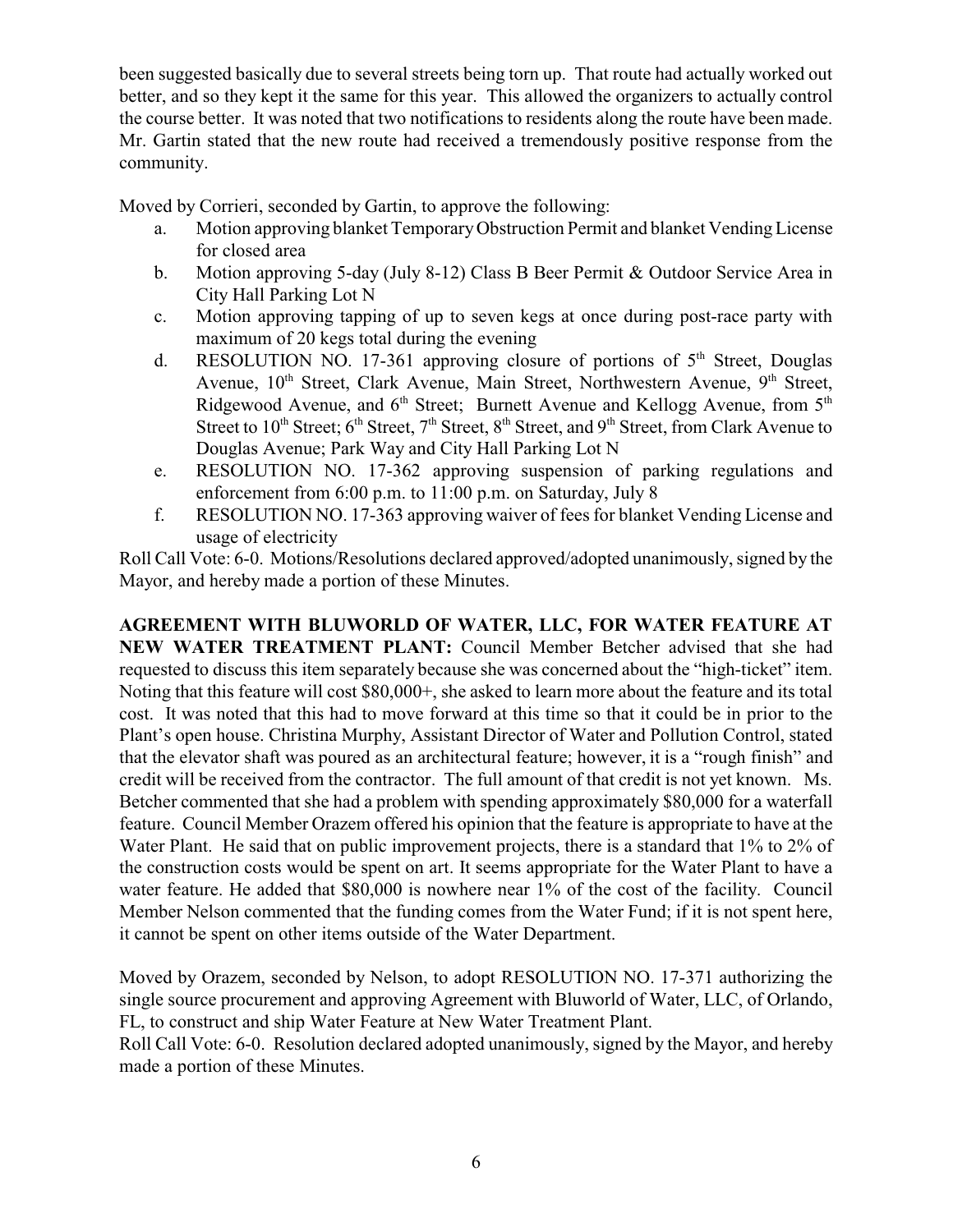**PUBLIC FORUM:** Dan Culhane, Executive Director of the Ames Chamber of Commerce and Ames Economic Development Commission, presented the "Technology Community of the Year Award for 2017" to Mayor Campbell, who accepted the Award on behalf of the City of Ames. Mr. Culhane noted that the Award is a reflection on the technology companies, technology infrastructure, City of Ames, Iowa State University (ISU), and ISU Research Park.

No one else requested to speak, and the Mayor closed Public Forum.

## **AMES ECONOMIC DEVELOPMENT COMMISSION ANNUAL REPORT (AEDC):**

Executive Director Dan Culhane presented the Commission's Annual Report for 2016/17, which is required by the Agreement between the City and the AEDC. He highlighted several of the exceptional opportunities in which the AEDC had played a role during the past fiscal year. It was noted by Mr. Culhane that the City of Ames, which formerly provided one-third of the AEDC's annual budget, now contributes a much smaller proportion due to the private sector committing over \$1 million.

At the inquiry of Council Member Orazem, Mr. Culhane answered that the AEDC is the primary user of the Buxton software.

Council Member Gartin noted that 32% of the property in Ames is government-owned (federal, state and city). He commented that Council Member Orazem had previously pointed out that if there was ever a large draw-down of federal funding, that could have a very detrimental effect on the City of Ames. Mr. Gartin thanked Mr. Culhane for his leadership of the efforts of the AEDC to expand the tax base in the City.

Council Member Betcher encouraged the AEDC and Chamber of Commerce to get involved with the Campus and Community Commission. She believes that those two organizations could help bring about more of a shared vision for the newly formed Campus and Community Commission.

Noting the private investment of over \$1 million, Council Member Nelson asked Mr. Culhane to comment to the extent possible about the optimism of their partner private organizations. Mr. Culhane advised that Alliant Energy had stepped up in a considerable way by helping to develop options for properties along the I-35 Corridor.

Council Member Beatty-Hansen asked if the AEDC had any goals to grow cultural diversity in its membership. Mr. Culhane replied that the AEDC welcomes opportunities to connect with all those who want to be involved. He said it was very important for Ames, especially as a university town, to have a diverse work force. The AEDC and Chamber believe that Immigration Reform could help solve issues in Ames if it is done in a positive way.

Moved by Betcher, seconded by Gartin, to accept the 2016/17 AEDC Annual Report. Vote on Motion: 6-0. Motion declared carried unanimously.

Moved by Betcher, seconded by Gartin, to adopt RESOLUTION NO. 17-389 approving the 2017/18 Agreement with the AEDC.

Roll Call Vote: 6-0. Resolution declared adopted unanimously, signed by the Mayor, and hereby made a portion of these Minutes.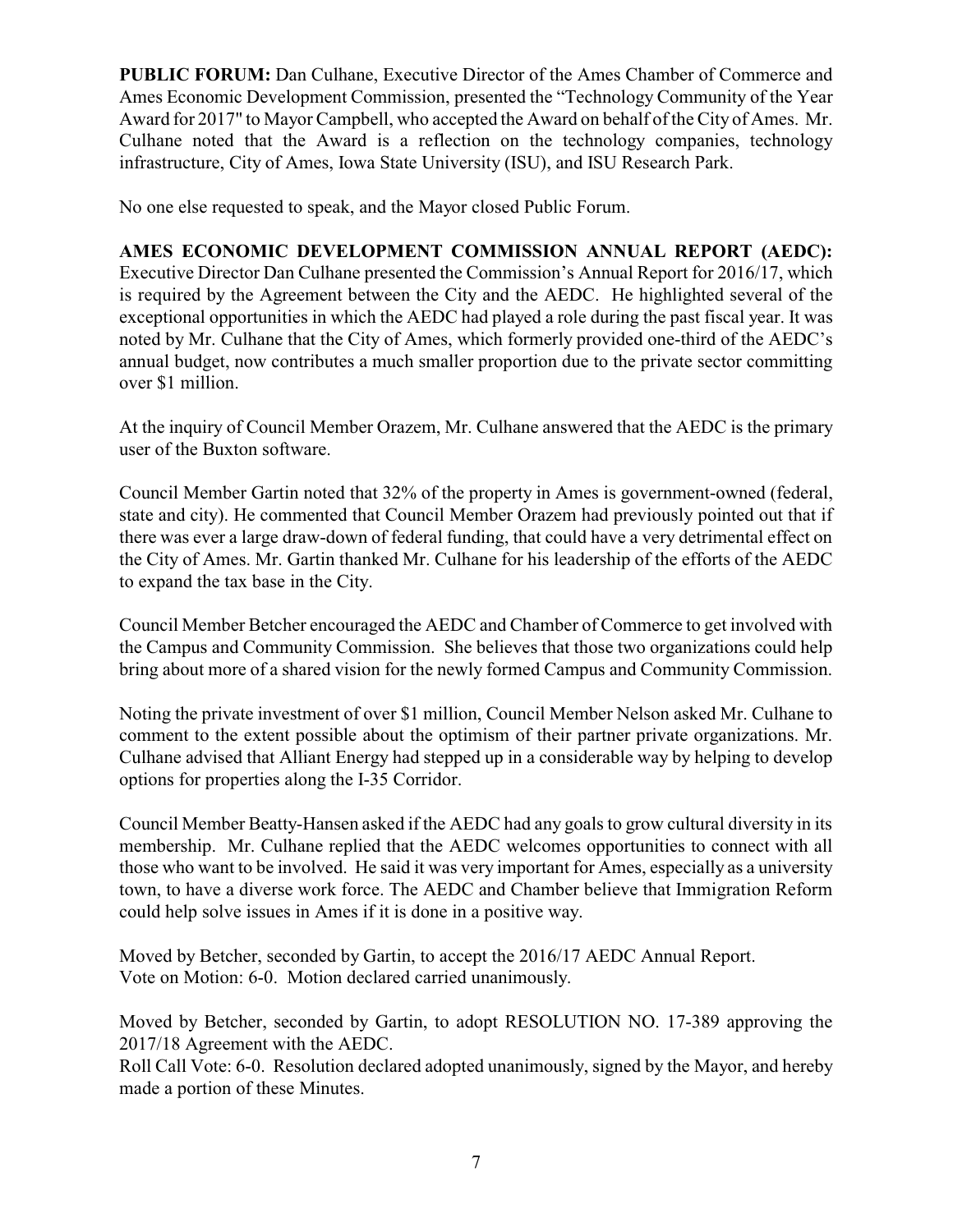## **PROGRESS REPORT FROM SUSTAINABILITY COORDINATOR FOR 2016/17:** Merry Rankin, Sustainability Coordinator, presented a summary of events for 2016/17. She noted that the City had entered into a contract with Iowa State University many years ago to utilize the services of its full-time Director of Sustainability. Ms. Rankin highlighted the priority areas related to energy consumption reduction and waste reduction and diversion that had been targeted by the Scope of Services in this fiscal year's Agreement. She specifically highlighted the Rummage Rampage event that will be occurring this August. This will be the second event; it was very successful last year.

Moved by Gartin, seconded by Beatty-Hansen, to accept the Report. Vote on Motion: 6-0. Motion declared carried unanimously.

Moved by Gartin, seconded by Betcher, to approve the Contract with Iowa State University for Sustainability Advisory Services from July 1, 2017, through June 30, 2018, in an amount not to exceed \$25,000.

Roll Call Vote: 6-0. Resolution declared adopted unanimously, signed by the Mayor, and hereby made a portion of these Minutes.

**U. S. MAYORS CLIMATEPROTECTIONAGREEMENT:**MayorCampbell advised that she had added this item to the Agenda in part given the nationwide reaction to the Executive Order to rescind the United States' participation in the Paris Accord. Attention to climate change had been reverted to the local and state levels. She noted that other mayors in Iowa have been doing this on their own; however, she felt that it was important for the Council to vote on this.

Council Member Orazem offered that the City of Ames has gone way beyond the Paris Accord in its efforts. He thought it was important to note what the Ames community as a whole had done.

Council Member Betcher advised that she preferred to affirm something that is more forwardthinking than going back and reaffirming something that was done in the past. She said that she would prefer to set the City's goals or simply reaffirm the current Paris Accord, but not reaffirm what was done by the Council in 2007.

Andrew Marion James, 548 Forest Glen, Ames, spoke. He said he had recently held a rally at City Hall on this topic. Twenty-six members of the community had attended. They wanted the Mayor of Ames to join with other Mayors in support of the Paris Accord. According to Mr. James, Des Moines, Iowa City, Fairfield, and Dubuque have already joined.

Council Member Betcher asked Mayor Campbell how she would feel about signing onto the Paris Accord and then having the Council set a City policy that updates the 2007 statement. Mayor Campbell replied that she would be fine with that; she has wanted the Council to get behind this.

*Ex officio* Member Bingham said that he had discussed this with several ISU students. He advised that most of them said that they wanted to see tangible action - more than just "lip service."

Council Member Gartin suggested that Brian Phillips could come back to the Council with some proposals. He believed that a substantive conversation about waysto improve sustainability should be held. Mr. Gartin commented that he would rather do that than sign onto some symbolic agreement. Mayor Campbell noted that the Council had received a rather lengthy memo from Assistant City Attorney Brian Phillips that listed items that the City of Ames has already done or is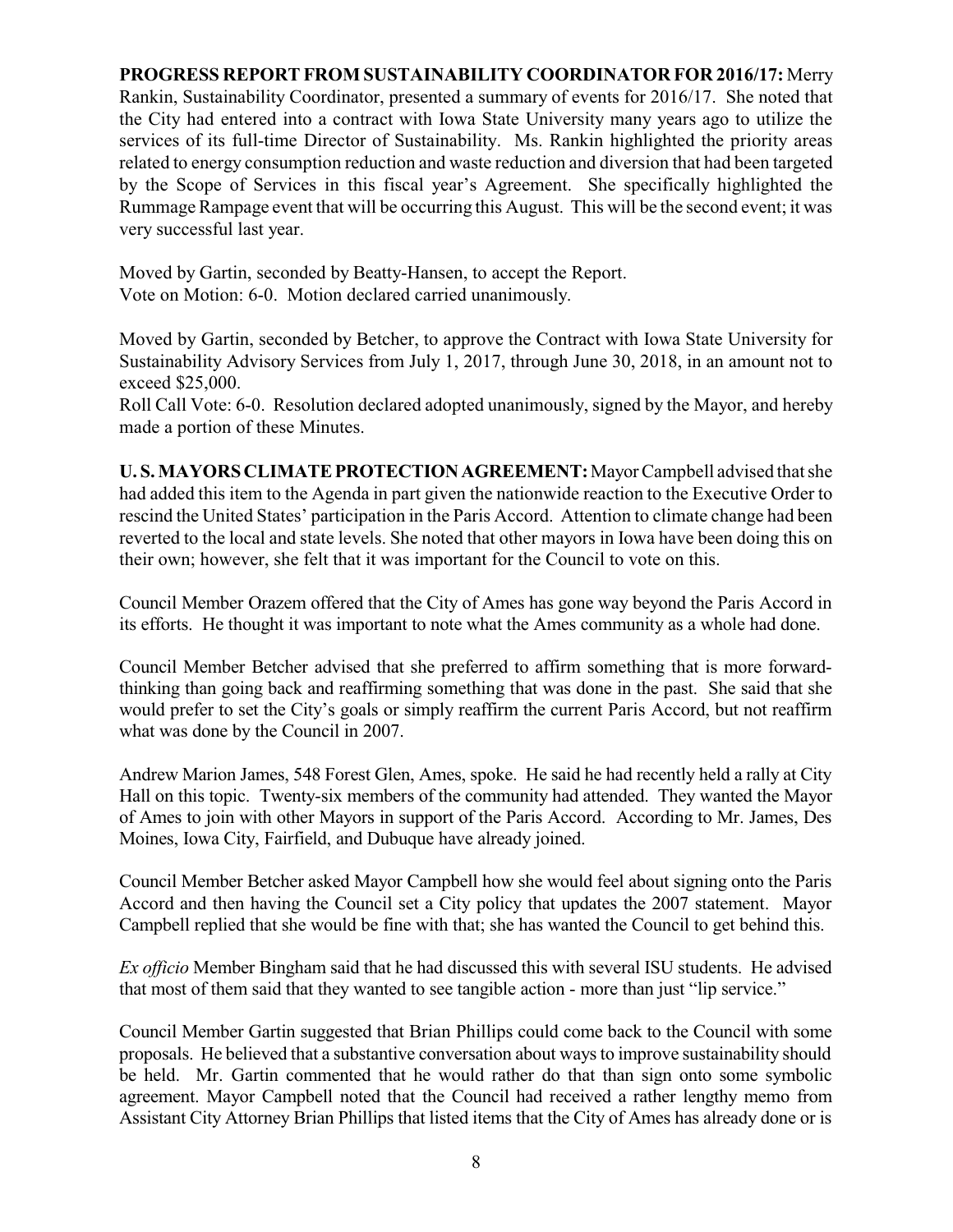doing and offering suggestions.

Council Member Beatty-Hansen offered that the City should review its current goals and set new goals. She suggested that the topic be put on a future workshop.

Council Member Orazem pointed out that there is an updated Mayors' Accord, which the City of Ames has apparently not adopted. Mayor Campbell noted that that comes through the U.S. Mayors' Conference. Ames is not a member of the U. S. Mayors Conference; it is expensive, and Ames is already a member of the Iowa League of Cities.

Moved by Orazem, seconded by Gartin, to direct that the proposal to sign on to the 2014 U. S. Mayor Climate Protection Agreement be placed a future agenda.

Mr. Orazemnoted that he had a problemwith signing on to an international agreement, i.e., the Paris Accord, since he believes that the City is already way beyond that what it contains. Council Member Corrieri said she could not see any downside to signing on to the Paris Accord.

Council Member Beatty-Hansen said she liked the motion, but even that still doesn't set new goals for the City.

Vote on Motion: 6-0. Motion declared carried unanimously.

Moved by Beatty-Hansen, seconded by Betcher, to direct that a workshop be scheduled to discuss goals specific on how the City can meet the 2014 Agreement standard. Vote on Motion: 6-0. Motion declared carried unanimously.

Moved by Corrieri, seconded by Betcher, to give the Mayor authority to decide whether or not to sign on to the Paris Accord on behalf of the City of Ames.

Vote on Motion: 5-1. Voting aye: Beatty-Hansen, Betcher, Corrieri, Nelson, Orazem. Voting nay: Gartin. Motion declared carried.

Council Member Gartin asked the Council members how many of them had actually read the Paris Accord. He pointed out that the Council had just voted on something that many of them had never even read. Mr. Gartin said he was concerned about setting a precedent and having staff spend time on this.

**REQUEST FOR PROPOSAL (RFP) FOR 321 STATE AVENUE (AFFORDABLE HOUSING):** City Housing Coordinator Vanessa Baker-Latimer stated that the City had initiated a RFP for the development of the City's ten-acre site at 321 State Avenue at its February 28, 2017, City Council meeting. The RFP had included minimum development requirements, an outline of City assistance for the development, and required content of a proposal. Proposals were accepted from March 10 to April 18, 2017. According to Ms. Baker-Latimer, the City received one formal proposal for the site from JCorp, Inc., represented by Duane Jensen.

Ms. Baker-Latimer advised that the proposal includes a plan for a total of 48 detached housing units consisting of 19market-rate homes and 29 affordable homes. The homes would be developed in two phases. The proposal commits JCorp to be the developer of the site and building the affordable homes. The market-rate homes would be on the south and the affordable homes would be on the north side; the affordable homes would be on the smaller lots. JCorp had laid out three designs for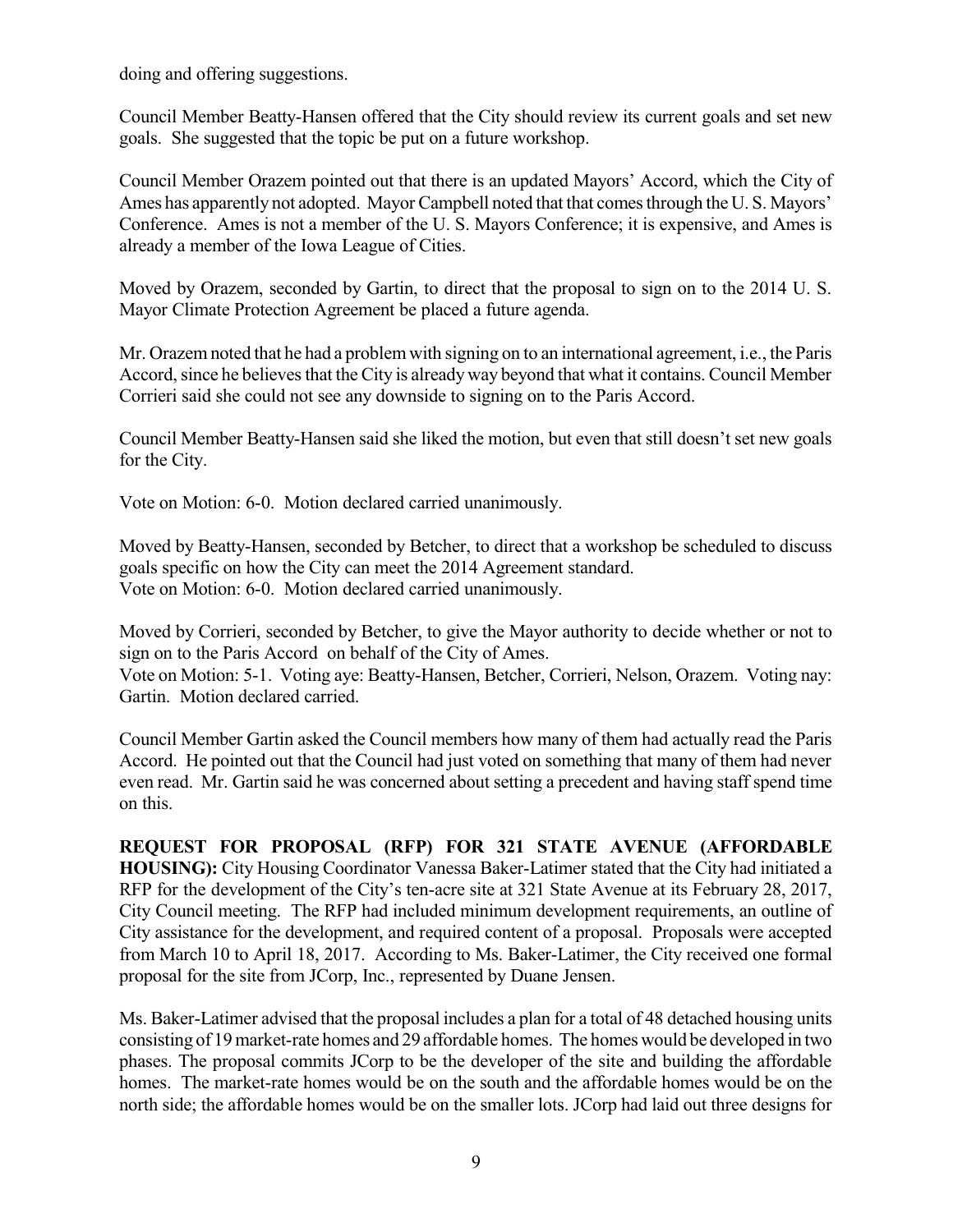the affordable homes; the price would range between \$135,000 to \$155,000.

According to Ms. Baker-Latimer, staff reviewed the proposal and met with the developer as part of the assessment of the proposal. Staff found that the concept, in general was desirable and feasible with some adjustments. It was, in general, responsive to the requirements of the RFP. Ms. Baker-Latimer stated, however, that there is a significant financial gap between the City's proposed financial assistance reflected in the RFP and the financial assistance requirements by the developer. Additionally, the cost estimates provided by the developer for infrastructure may underestimate certain infrastructure costs based on recent City project costs. The RFP identified that the City would make the land available at no cost, provide a minimum of \$392,000 and up to a total of \$550,000 for public infrastructure, depending on CDBG funding and CDBG funding for first-time home buyer assistance. The developer, however, has requested approximately \$950,000 of public assistance for infrastructure. Assuming that the developer's cost estimates are correct, there remains a gap of \$400,000 to \$558,000 for the development of the site related to infrastructure. With the uncertainty in the cost estimates, there could be an additional \$300,000 of infrastructure costs based on the City's experience for similar projects.

It was stated by Council Member Gartin that he would like to see affordable housing on this parcel; that is what the City directed, however, he felt that "the price tag on this model is really steep." Also, Council Member Gartin said when he looked at the concept, he was struck by the separation of the affordable housing and the market-rate housing. The way it is currently set up, it really is not interchangeable. It will all be new construction; there should be no problem

Council Member Gartin said there is a fundamental question as to how much the City is willing to spend on affordable housing. He felt that a substantive conversation should be held on the amount of subsidy the City should contribute.; there might be other ways to do that. Council Member Beatty-Hansen noted that this is not only involving Ames taxpayers, but federal taxpayers as well. Council Member Gartin believes that the Council has to be comfortable as a community with the level of contribution towards affordable housing. Director Diekmann advised that, with the numbers in the proposal, the amount of subsidy would result in approximately \$72,000/per house to make it an owner-occupied house.

Planning and Housing Director Kelly Diekmann advised that, due to the significant gap between identified funding and requested assistance, staff had identified a number of options on how to proceed with the development. The gap is really the "stumbling block" for the project. The options presented were as follows:

Option 1: Increase City Financial Incentives. Ms. Baker-Latimer advised that, currently, the City has set aside \$392,000 of CDBG funding in the current 2016-17 Annual Action Plan for the projectrelated infrastructure. The funding was planned to be rolled-over in the upcoming fiscal year (2017- 18) as part of the next Annual Action Plan. It was emphasized by Ms. Baker-Latimer that the approval of the Action Plan for 2017-18 has been delayed due to the uncertainty in theCity's CDBG funding for next year. The Draft Plan presented to the City Council assumed the same level of annual allocation to the City as the prior year. Funding for 321 State Avenue was presumed to be the rollover of \$392,000 plus the new funding of \$158,000 for a total of \$550,000. The proposed Plan also includes \$150,000 for first-time home buyer assistance.

Council Member Beatty-Hansen asked if there was an update as to when the CDBG funding total might be known. Ms. Baker-Latimer replied that the City had been notified by the Department of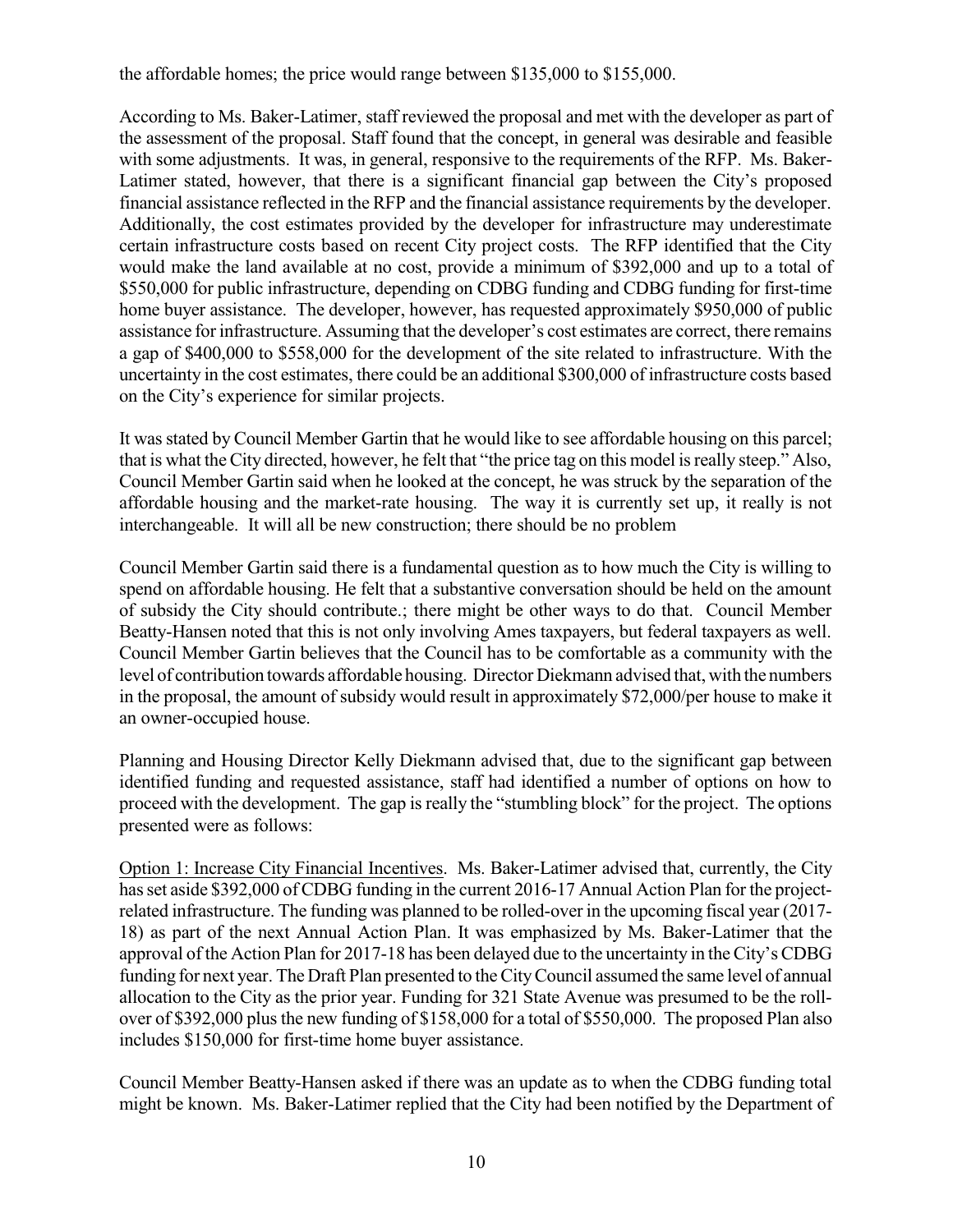Housing and Urban Development (HUD) that there is a delay in assigning the annual allocation and that funding could be less than the prior year. The funding for next year might not be known until July 11, 2017. Once that is known, the Annual Action Plan for 2017-18 will need to be adopted reflecting the available funding. To assist in closing the gap, the City Council could reprioritize programs for the upcoming year and change the allocation of funding, but doing so does not fully close the gap on its own as only \$105,000 was not committed to 321 State Avenue in the proposed Plan.

It was noted that there could be additional previously unanticipated CDBG resources in addition to the City's annual allocation. Approximately \$70,000 from public facilities for non-profits program could be reprogrammed for 321 State Avenue. The sale of the  $6<sup>th</sup>$  Street property may or may not be redirected to 321 State Avenue as the process for canceling that program and selling the property for reimbursement to HUD is unclear at this time. It is possible that most of the funds would return to the City, but that has not been confirmed by HUD. Ms. Baker-Latimer stated that it is estimated that the value of the  $6<sup>th</sup>$  Street property is approximately \$150,000 to \$170,000 for market-rate housing. It was also pointed out that the City Council could request that staff identify other City resources and/or funding strategies to support construction of some, or all of the infrastructure.

Option 2: Reduced Costs. Director Diekmann advised that, after discussions with the developer, the primary costs attributable to the funding gap are assumed to be park improvements and the paving of the off-street alley and Manning Avenue to the north. Those costs are approximately \$400,000 in total, and the majority of those costs are assigned to the second phase of development. Staff believes that the request for green space improvements as a public park are not necessary due to the proximity of the site to Franklin Park; therefore, that could mean a reduction of \$100,000. No funding for a park would reduce the gap to \$300,000.

It was stated by Director Diekmann that there are two basic means beyond eliminating the public park to further reduce costsin relation to the proposed project. The project design could be modified to reduce infrastructure costs or the project could be developed in phases. Regarding phasing, the project could be reduced to one phase based on the available funding and then subsequently consider development of a second phase once additional resources are available. That approach does not necessarily reduce the total cost of the project, but allows it to proceed in increments and partially meet the objectives for development of the site. The phased approach would also not commit the City or the developer to completing the entire project. It was noted by Mr. Diekmann that committing to only the first phase of the proposal would only yield 12 affordable and eight marketrate homes and would approximately match the City's anticipated incentives of \$550,000 for the infrastructure.

The second way to reduce costs would be in the project design. Mr. Diekmann reiterated that significant costs are associated with the construction of the open space and the connections to the unimproved alley and unapproved right-of-way (Manning Avenue). The City requires that those be approved if they are going to serve the project as access points. The project could be redesigned to eliminate those features. That approach would require a redesign of the north half of the site to rely on a cul-de-sac design with homes also fronting Wilmoth Avenue and State Avenue. The consequence of a redesign would likely be a reduced yield of total homes and potentially the economics of the project with fewer market rate homes to benefit the developer. Staff believes development of the north side of the site with a cul-de-sac configuration would have approximately 18 to 22 total homes on the north site compared to the proposed alley configuration with 29 homes. In general, the lots would also be gibber than the proposed layouts that had been generated by staff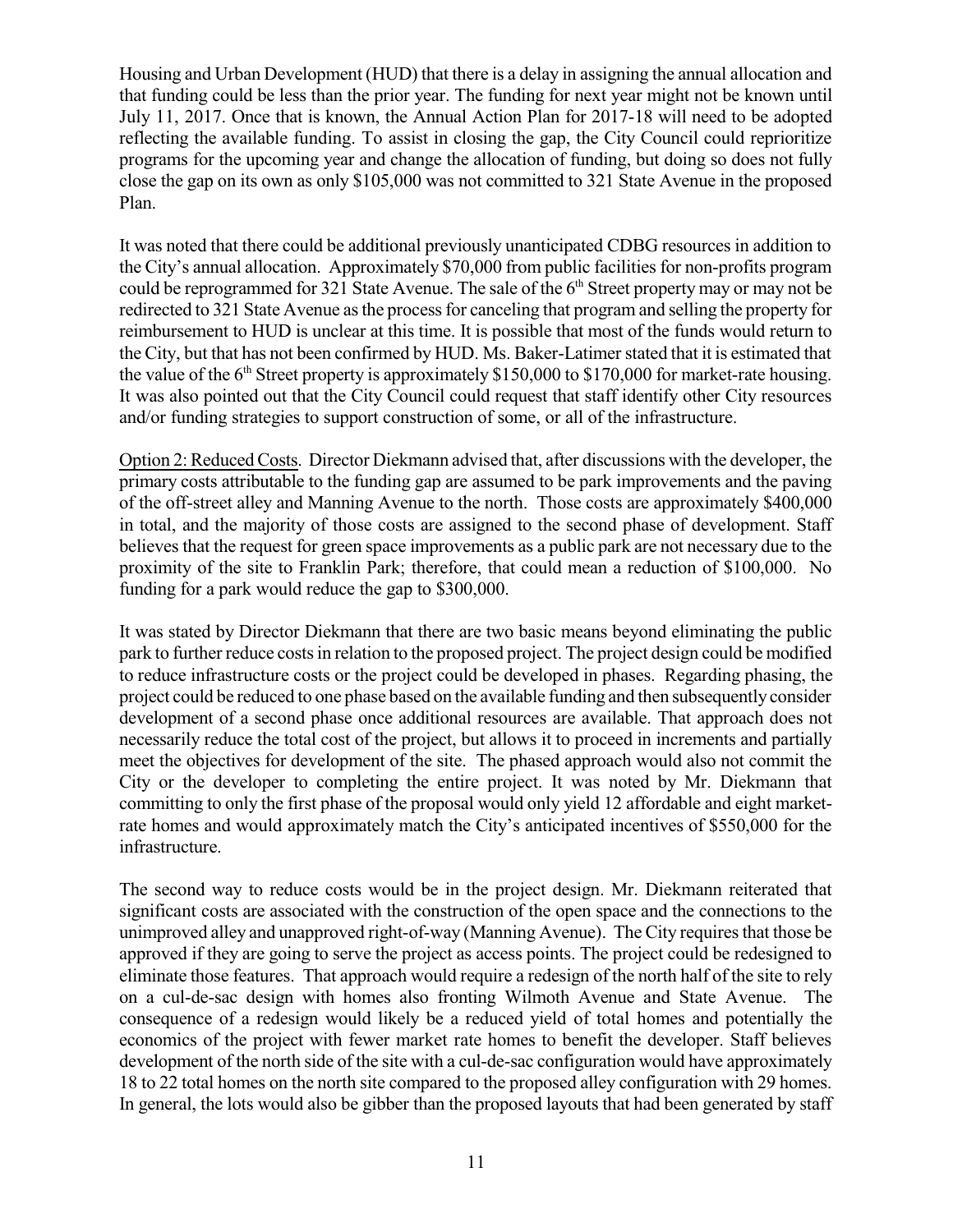to include a total of 451 home compared to the proposed 48 homes. If the same 60/40 split of affordable homes was required with that concept, there would be 25 affordable homes and 16 market-rate homes. The anticipated savings from the redesign could be between \$300,000 and \$400,000. The City could reduce the split to 53% affordable and 47% market-rate and still meet HUD standards.

Option 3: Increase Developer Financial Participation. Staff had discussed with the developer a means to add revenue to the developer side of the equation that could in turn be put back into the project. Examples of that were given as: The developer could seek higher returns from the sale of market rate lots, sell affordable homes at higher prices, reduce the percentage of affordable homes required by City Council from  $60\%$  to 51%, and expect the developer to apply for statefunded Workforce Housing Tax Credits. Ms. Baker-Latimer said that staff is very reluctant to assume higher sales prices with the lack of control on identifying qualified home buyers at higher prices. Council Member Gartin asked if it would be a viable option to have Habitat for Humanity build the affordable housing. He felt that would be a solution to closing the gap. Director Diekmann noted that there would be approximately \$1.5 million in infrastructure costs. Council Member Orazem felt that, to build the quantity of homes would take Habitat 25 years.

Council Member Nelson offered that with the proposal that has been submitted, the City has "a bird in the hand," and it's "a known commodity." If it goes out again, the City might not even get that.

Duane Jensen, JCorp, 708 N. Hwy. 69, Huxley, Iowa, advised that his company struggled with whether or not it should be involved, but tried to come up with a way to make it work for both the City and his company. After discussion within the company, it was a unanimous decision that they wanted to get involved.

Council Member Betcher asked about the differences in the proposed costs of the houses. Mr. Jensen advised that the \$120,000 would be for the smallest house without a finished basement and \$170,000 would be for the largest house with a finished basement. He said that this is a range since it is only a concept at this time.

Mayor Campbell said that Vanessa Baker-Latimer had pointed out to her that the Bentwood Subdivision has separated the "affordable housing" from the market-rate housing. However, when driving through the area, the Mayor said she could not tell where that separation occurred. After being questioned, Mr. Jensen said that he thought the affordable housing units could be integrated with the market-rate homes.

Noting that the proposal was for all detached houses, rather than row houses, Council Member Orazem asked Mr. Jensen why the proposal had been designed that way. Mr. Jensen said that they looked at the neighborhood and tried to propose a development that would be very similar with detached single-family houses with garages.

Justin Dodge, Hunziker & Associates, 105 South  $16<sup>th</sup>$  Street, Ames, shared that he believed the proposal satisfies the Neighborhood's concerns, achieves the community's desire, and also meets the City Council's goal. He offered that the solution to the \$400,000 shortfall could be to take out the park requirement and have the City pave the alley and Manning. Mr. Dodge also recommended that the City take the proceeds from the sale of  $16<sup>th</sup>$  Street property and add that into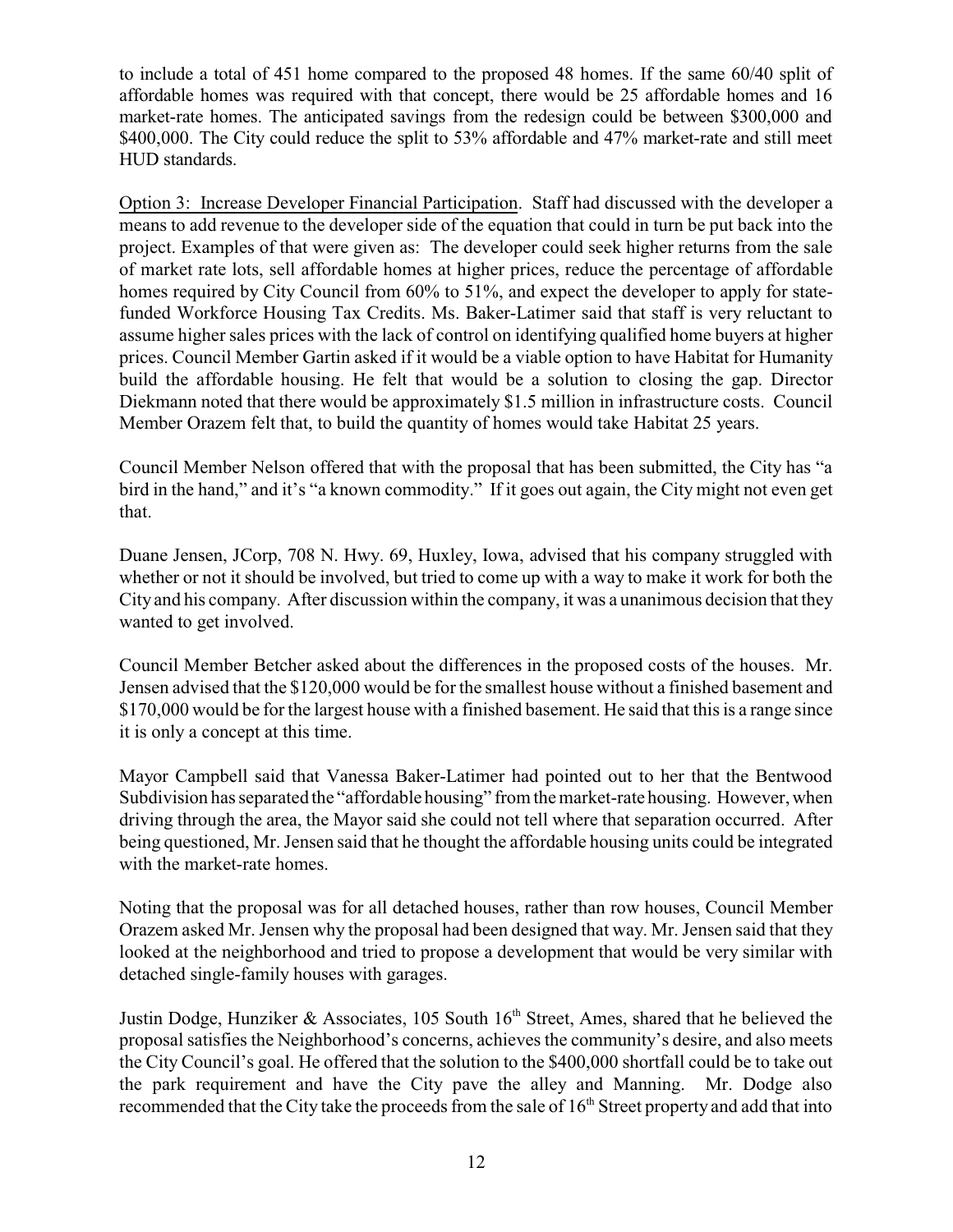the project for contingency. He spoke on the reference to the Bentwood development, saying that that was green land and was much larger; this project is only ten acres and is infill.

Sharon Guber, 2931 Northwestern Avenue, Ames, commented that the green space can be a draw for everybody; it pulls people together. She believes it would give stability to an area that is losing stability. Ms. Guber urged acceptance of the proposal. Council Member Gartin asked Ms. Guber if she was representing the Neighborhood Association. Ms. Guber answered that she was a core member of the Neighborhood Association. She noted, however, that the Association has not had an opportunity to discuss the proposal.

Joanne Pfeiffer, 3318 Morningside Street, Ames, complimented Mr. Jensen on his proposal. After reading the proposal, she said she was excited that it could actually be that attractive. She believes that this proposal will be a tremendous contribution to the neighborhood "going uphill."It will help the neighborhood grow and offer a high qualify of life.

Marilyn Clem, 3306 Morningside Street, Ames, Iowa, commented on the proposed prices for the new homes. She said she likes the design, and is in favor of it, and believes that the proposed developer did a good job. Ms. Clem suggested that costs could be cut some by eliminating a garage or two and by not finishing the basements.

Sarah Cady, 2812 Arbor Street, Ames, said, in general, she feels positive about the proposal, but would be open to discussions about attached housing. She wouldn't be opposed to that type of development and believes it would not be inconsistent with the neighborhood. Ms. Cady suggested that one way to save costs would be to install a sidewalk, instead of a shared-use path.

Jason Paull, 1007 Arkansas Avenue, Ames, spoke as a representative of AMOS the First Christian Church and the AMOS Housing Team. He recommended the following:

- 1. Integrate the affordable with market-rate housing
- 2. Increase number of unit by incorporating attached housing
- 3. Have diversity in the occupancy models of the units, i.e., homeowners and renters

Council Member Orazem pointed out that the City had received one responsive proposal to the RFP. He believes the concept is compatible with the interests of the neighborhood. Mr. Orazem believes that, rather than have the City redesign it, the developer should find a way to make it work.

Mayor Campbell suggested that the Council could direct staff to continue working with JCORP and come back with possible solutions.

Director Diekmann told the Council that the first question it needed to answer was whether the City should put more money into the project or not. After that decision is made, staff would work with the developer.

Council Member Corrieri pointed out that Option 2b takes away \$400,000, which nearly funds the gap. That would also satisfy what the developer needs.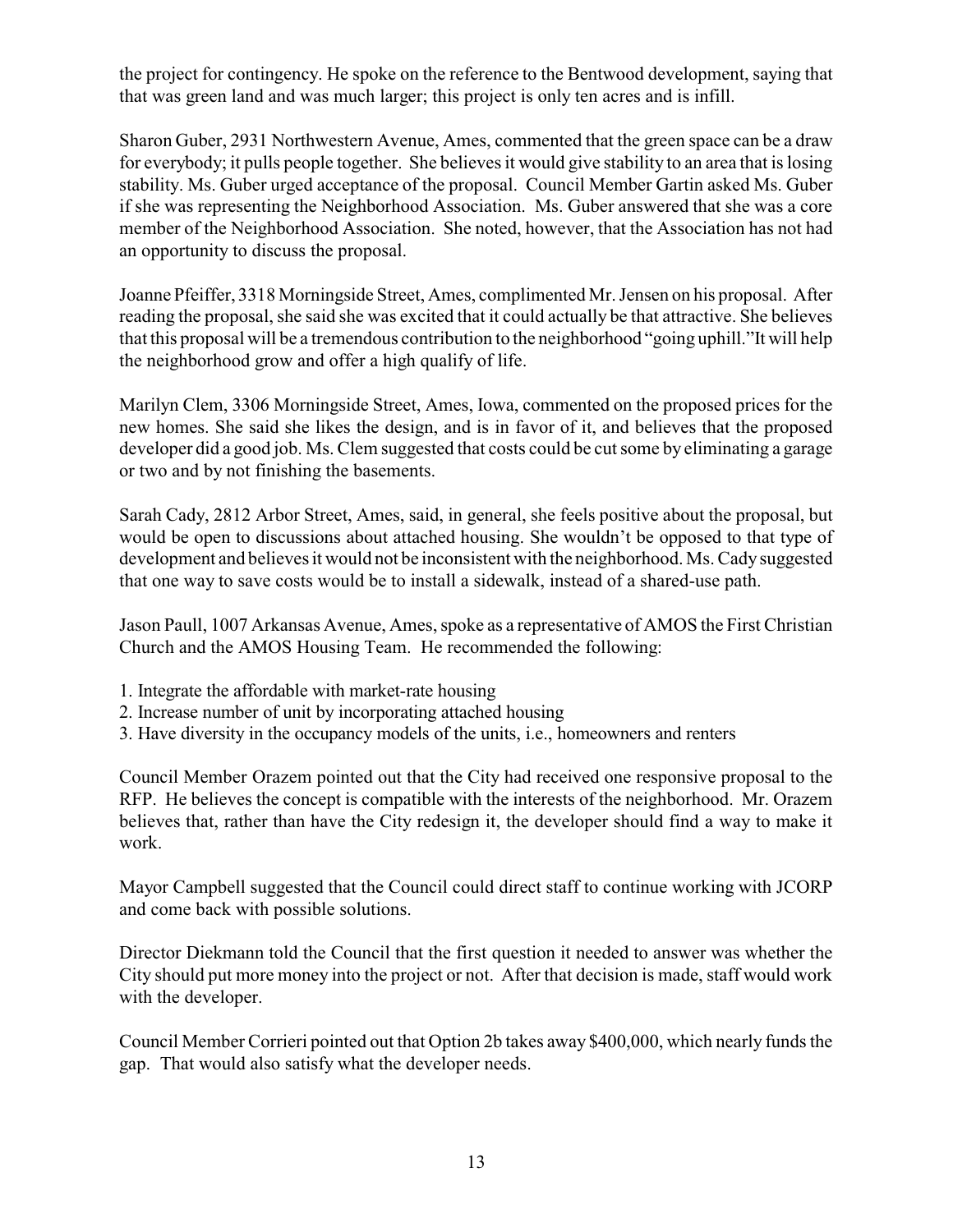Council Member Betcher asked to know when the City will know if it will receive the proceeds from the sale of the 6<sup>th</sup> Street property. Ms. Baker-Latimer answered that she knows the City will have to sell the property at market rate and return the proceeds to HUD, and at some point in the future, that amount could come back to the City.

City Manager Schainker pointed out that all the homes are not going to be built in the first year. He also noted that the Council cannot obligate future Councils regarding future funding.

Moved by Corrieri, seconded by Nelson, to go with Option 2b and direct staff to continue to work with the developer to attempt to reduce costs.

Council Member Gartin asked how the City could guarantee that these homes would continue to be affordable in the future. Ms. Baker-Latimer explained that there would be covenants that would be put in place. She also described the requirements of the First-Time Home Buyers' Program.

Vote on Motion: 6-0. Motion declared carried unanimously.

The meeting recessed at 8:32 p.m. and reconvened at 8:42 p.m.

**URBAN RENEWAL AREA FOR BARILLA:** Moved by Betcher, seconded by Corrieri, to direct staff to forward the Draft Urban Renewal Plan to the Planning and Zoning Commission. Vote on Motion: 6-0. Motion declared carried unanimously.

Moved by Betcher, seconded by Corrieri, to appoint Planning and Housing Director Kelly Diekmann as the City's representative to the consultation with affected taxing entities. Vote on Motion: 6-0. Motion declared carried unanimously.

Moved by Betcher, seconded by Corrieri, to adopt RESOLUTION NO. 17-391 setting the date of public hearing for July 11, 2017.

Roll Call Vote: 6-0. Resolution declared adopted unanimously, signed by the Mayor, and hereby made a portion of these Minutes.

**HEARINGON REZONINGPROPERTYAT398 SOUTH500 TH AVENUE(COLLEGIATE AMES SUBDIVISION):** The Mayor opened the public hearing. No one came forward to speak. Moved by Gartin, seconded by Betcher, to continue the hearing to June 27, 2017. Vote on Motion: 6-0. Motion declared carried unanimously.

**HEARING ON PROPOSED ZONING TEXT AMENDMENT TO ALLOW DWELLING HOUSES IN PLANNEDRESIDENCE DISTRICTS:** The public hearingwas opened byMayor Campbell. There was no one who requested to speak on this item.

Moved by Betcher, seconded by Corrieri, to continue the hearing to June 27, 2017. Vote on Motion: 6-0. Motion declared carried unanimously.

## **HEARINGON MAJOR SITE DEVELOPMENT PLAN FOR398 SOUTH 500TH AVENUE:**

Mayor Campbell opened the public hearing. No one asked to speak.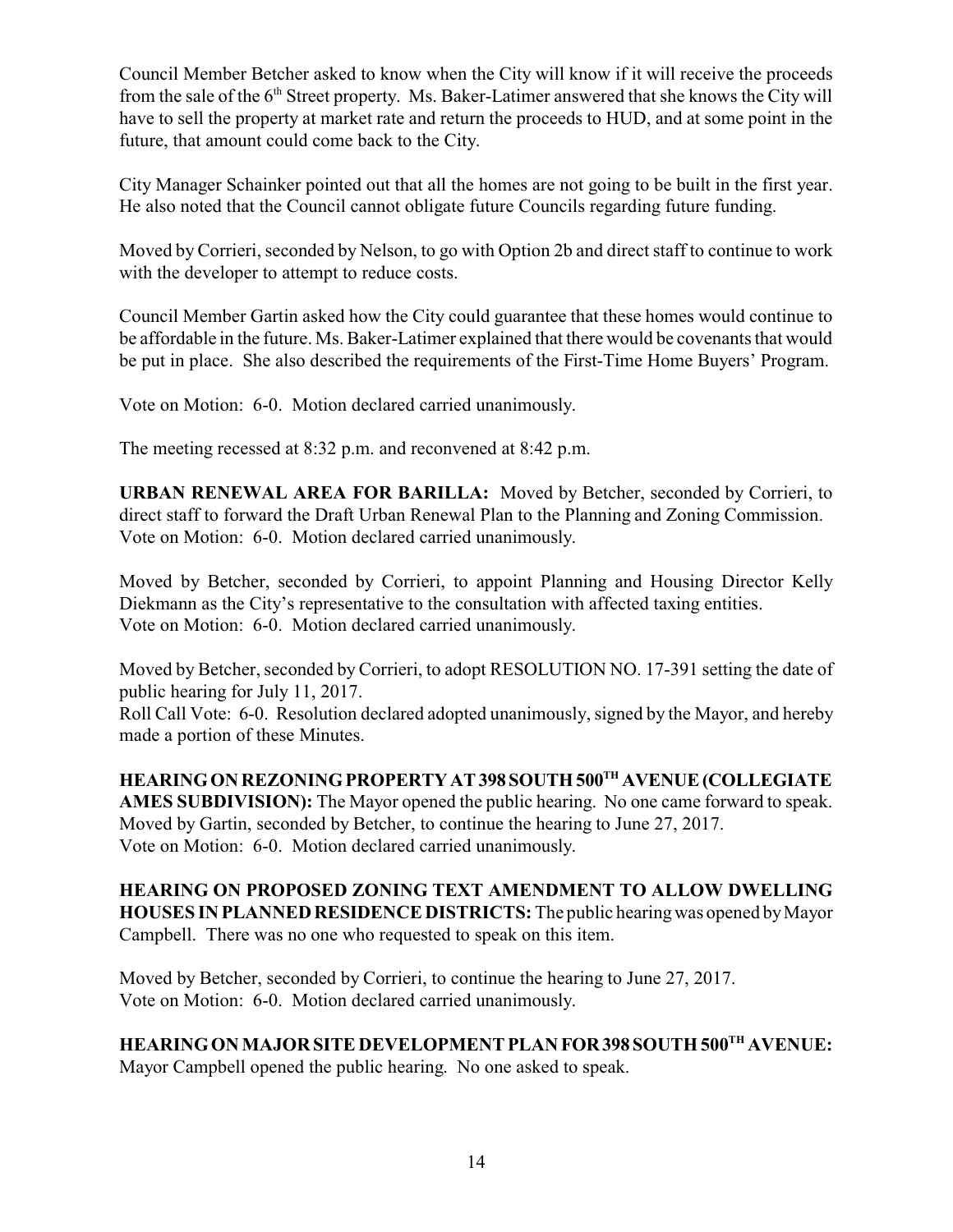Moved by Nelson, seconded by Betcher, to continue the hearing to June 27, 2017. Vote on Motion: 6-0. Motion declared carried unanimously.

**HEARING ON PROPOSED 2017/18 COMMUNITY DEVELOPMENT BLOCK GRANT ANNUAL ACTION PLAN (Continued from May 9, 2017):** Housing Coordinator Baker-Latimer asked the Council to continue the hearing of July 11, 2017, since she had been told by HUD representatives that the funding allocation might not be known until July 10, 2017.

Mayor Campbell left themeeting, and Council Member Orazem began to serve as Mayor Pro-Tem.

Moved by Beatty-Hansen, seconded by Corrieri, to continue the hearing to July 11, 2017. Vote on Motion: 6-0. Motion declared carried unanimously.

**HEARING ON PROPOSED VACATION OF EASEMENT FOR PUBLIC BIKE PATH WITHINTHEAMESMIDDLESCHOOL:**Mayor Pro-Tem Orazem opened the public hearing. The hearing was closed after no one requested to speak.

Moved by Gartin, seconded by Corrieri, to adopt RESOLUTION NO. 17-373 approving the vacation of easement.

Roll Call Vote: 6-0. Resolution declared adopted unanimously, signed by the Mayor, and hereby made a portion of these Minutes.

**ORDINANCE TO ALLOW SIGNAGE ON RESIDENTIAL HIGH-DENSITY PROPERTIES WITH MIXED USES:** The Mayor Pro-Tem asked if there was anyone wishing to provide input on this item. No one requested to speak.

Moved by Corrieri, seconded by Gartin, to pass on first reading an ordinance to allow signage on RH properties with mixed uses.

Roll Call Vote: 6-0. Motion declared carried unanimously.

**ORDINANCE PROHIBITING PARKING ON PORTIONS OF 24TH STREET AND BROADMOOR AVENUE:** Mayor Pro-Tem Orazem requested anyone wishing to comment on this item to come forward. There was no one indicating that they wished to speak.

Moved by Beatty-Hansen, seconded by Corrieri, to pass on first reading an ordinance prohibiting parking on portions of 24<sup>th</sup> Street and Broadmoor Avenue. Roll Call Vote: 6-0. Motion declared carried unanimously.

**ORDINANCE ADDING DEFINITIONS OF "PRE-EXISTING" AND "TWO-FAMILY DWELLING, IF PRE-EXISTING:"** Moved by Corrieri, seconded by Beatty-Hansen, to pass on second reading an ordinance adding definitions of "pre-existing" and "two-family dwelling, if pre-existing."

Roll Call Vote: 6-0. Motion declared carried unanimously.

# **ORDINANCE REVISING SITE LANDSCAPE REQUIREMENTS FOR ALL USES:**

Moved by Nelson, seconded by Corrieri, to pass on second reading an ordinance revising site landscape requirements for all uses.

Roll Call Vote: 6-0. Motion declared carried unanimously.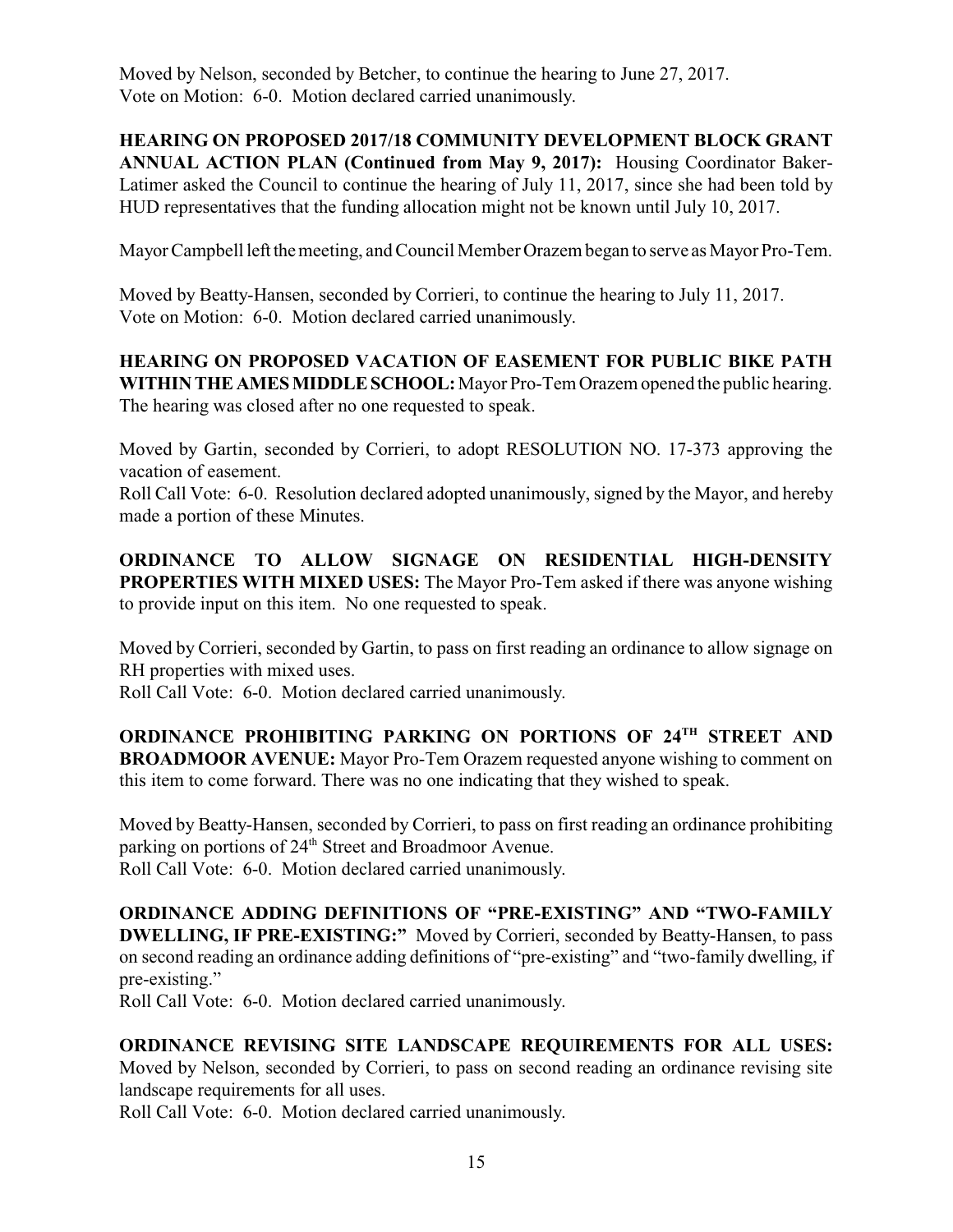Council Member Betcher pointed out that the formatting of the ordinance still appears to be problematic. She noted that she had had a discussion about this with Assistant City Attorney Mark Lambert, who said that it could be corrected prior to the third reading of the ordinance.

Moved by Betcher, seconded by Corrieri, to direct staff to correct formatting, so that Council has a corrected ordinance by its third reading.

Vote on Motion: 6-0. Motion declared carried unanimously.

**SECOND PASSAGES OF ORDINANCE ADOPTING, BY REFERENCE, THE 2015 EDITIONS OF INTERNATIONAL BUILDING, RESIDENTIAL, FIRE, EXISTING BUILDING, MECHANICAL, AND FUEL GAS CODES; AND UNIFORM PLUMBING CODE, WITH LOCAL EDITS:** Moved by Corrieri, seconded by Betcher, to pass on second reading ordinances adopting, byreference, the 2015 Editions of International Building, Residential, Fire, Existing Building, Mechanical, and Fuel Gas Codes; and Uniform Plumbing Code, with local edits (*Municipal Code* Chapters 5 and 8).

Roll Call Vote: 6-0. Motion declared carried unanimously.

Moved by Corrieri, seconded by Nelson, to suspend the rules necessary for the adoption of an ordinance.

Roll Call Vote: 6-0. Motion declared carried unanimously.

Moved by Corrieri, seconded by Betcher, to pass on third reading ORDINANCE NO. 4309 revising *Municipal Code* Chapter 5 and adopting, by reference, the 2015 Editions of the International Building, Residential, Fire, Existing Building, Mechanical, and Fuel Gas Codes; and Uniform Plumbing Code, with local edits.

Roll Call Vote: 6-0. Ordinance declared adopted unanimously, signed by the Mayor, and hereby made a portion of these Minutes.

Moved by Corrieri, seconded by Betcher, to pass on third reading ORDINANCE NO. 4310 revising *Municipal Code* Chapter 8 and adopting, by reference, the 2015 Editions of the International Building, Residential, Fire, Existing Building, Mechanical, and Fuel Gas Codes; and Uniform Plumbing Code, with local edits.

Roll Call Vote: 6-0. Ordinance declared adopted unanimously, signed by the Mayor, and hereby made a portion of these Minutes.

**STORM WATER UTILITY RATES ORDINANCE:** Moved by Betcher, seconded by Corrieri, to pass on second reading the Storm Water Utility Rates Ordinance. Roll Call Vote: 6-0. Motion declared carried unanimously.

**ELECTRIC RATE ORDINANCE:** Moved by Betcher, seconded by Corrieri, to pass on second reading the Electric Rate Ordinance. Roll Call Vote: 6-0. Motion declared carried unanimously.

**FIREWORKS ORDINANCE:** Moved by Corrieri, seconded by Betcher, to pass on second reading the revised Fireworks Ordinance under *Municipal Code* Chapter 17.6. Roll Call Vote: 6-0. Motion declared carried unanimously.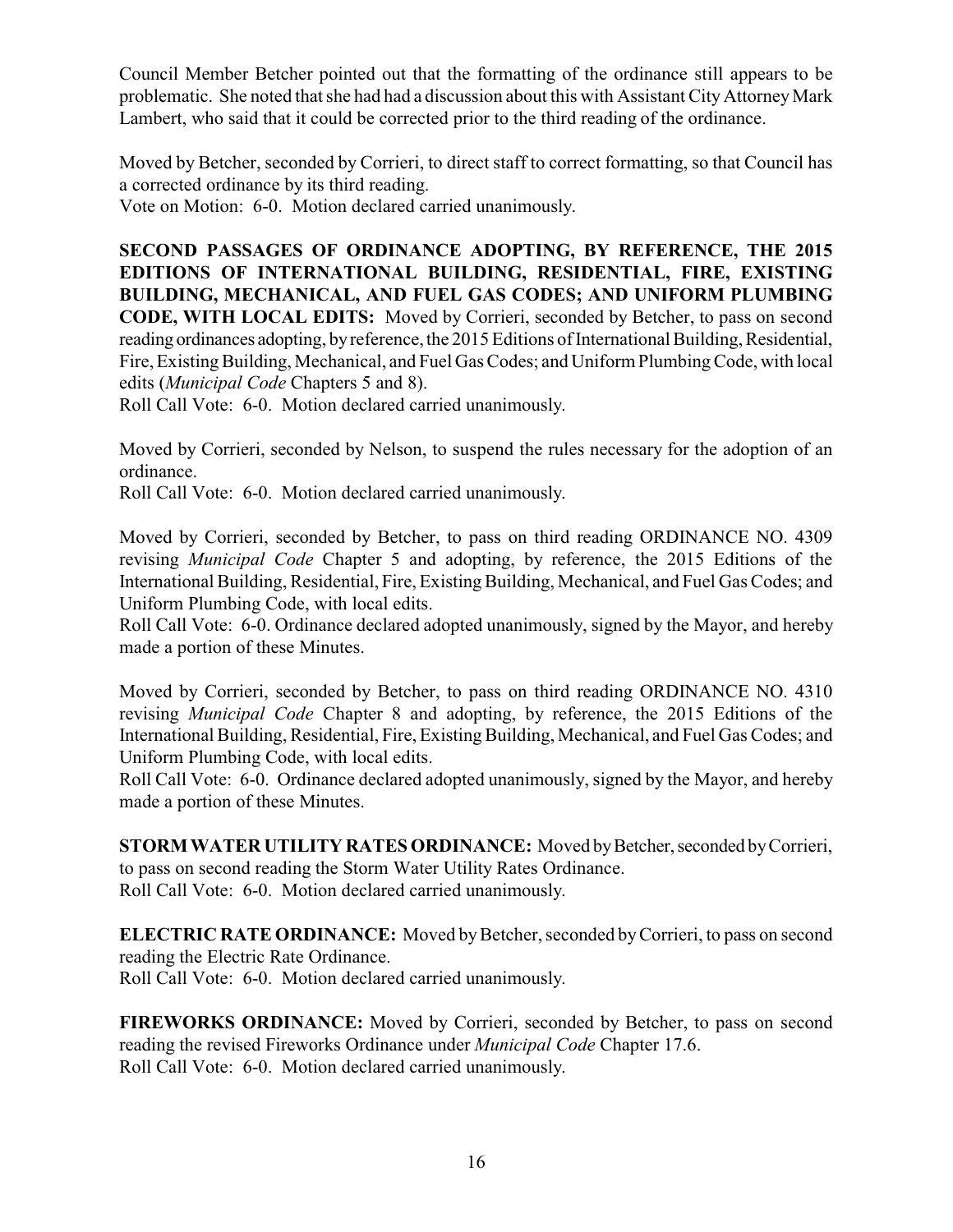**ORDINANCE REZONING 3505 SOUTH DUFF AVENUE:** Moved by Betcher, seconded by Corrieri, to pass on third reading and adopt ORDINANCE NO. 4306 rezoning property at 3505 South Duff Avenue from Agricultural (A) to Highway-Oriented Commercial (HOC).

Roll Call Vote: 6-0. Ordinance declared adopted unanimously, signed by the Mayor, and hereby made a portion of these Minutes.

**ORDINANCE PERTAINING TO PARKING IN NEIGHBORHOOD COMMERCIAL ZONING DISTRICT:** Moved by Gartin, seconded by Corrieri, to pass on third reading and adopt ORDINANCE NO. 4307 pertaining to on-street parking in Neighborhood Commercial Zoning Districts.

Roll Call Vote: 6-0. Ordinance declared adopted unanimously, signed by the Mayor, and hereby made a portion of these Minutes.

## **ORDINANCE PERTAININGTO BUILDINGHEIGHT AND ROOF DESIGN FOR MINI-STORAGE WAREHOUSE FACILITIES:** Moved by Gartin, seconded by Betcher, to pass on third reading ORDINANCE NO. 4308 pertaining to building height and roof design for ministorage warehouse facilities in Highway-Oriented Commercial Zoning Districts.

Roll Call Vote: 6-0. Ordinance declared adopted unanimously, signed by the Mayor, and hereby made a portion of these Minutes.

**COUNCIL COMMENTS:** Moved by Nelson, seconded by Gartin, to refer to staff the letter dated May 25, 2017, from Roseland Mackey Harris for a memo, and as part of that memo, specifically regarding the storm water issue, direct staff to note how the City's enforcement of the site requirements differs from those of other peer communities in Iowa. Vote on Motion: 6-0. Motion declared carried unanimously.

Mayor Campbell returned to the meeting.

Moved by Gartin, seconded by Beatty-Hansen, to direct staff to invite the Ames High Girls Soccer Team to attend a Council meeting to be recognized.

Vote on Motion: 6-0. Motion declared carried unanimously.

**CLOSED SESSION:** Moved by Orazem, seconded by Corrieri, to hold a Closed Session as provided by Section 21.5(1)c, Code of Iowa, to discuss matters presently in or threatened to be in litigation.

Council Member Gartin asked Assistant City Attorney Mark Lambert if the City Council had a legal reason to go into Closed Session. Mr. Lambert replied in the affirmative.

Roll Call Vote: 6-0. Motion declared carried unanimously.

The Council entered into Closed Session at 9:03 p.m. and returned to Regular Session at 9:24 p.m.

Moved by Beatty-Hansen, seconded by Betcher, to direct staff to follow the course that was discussed in Closed Session.

Vote on Motion: 6-0. Motion declared carried unanimously.

**ADJOURNMENT:** Moved by Gartin to adjourn the meeting at 9:27 p.m.